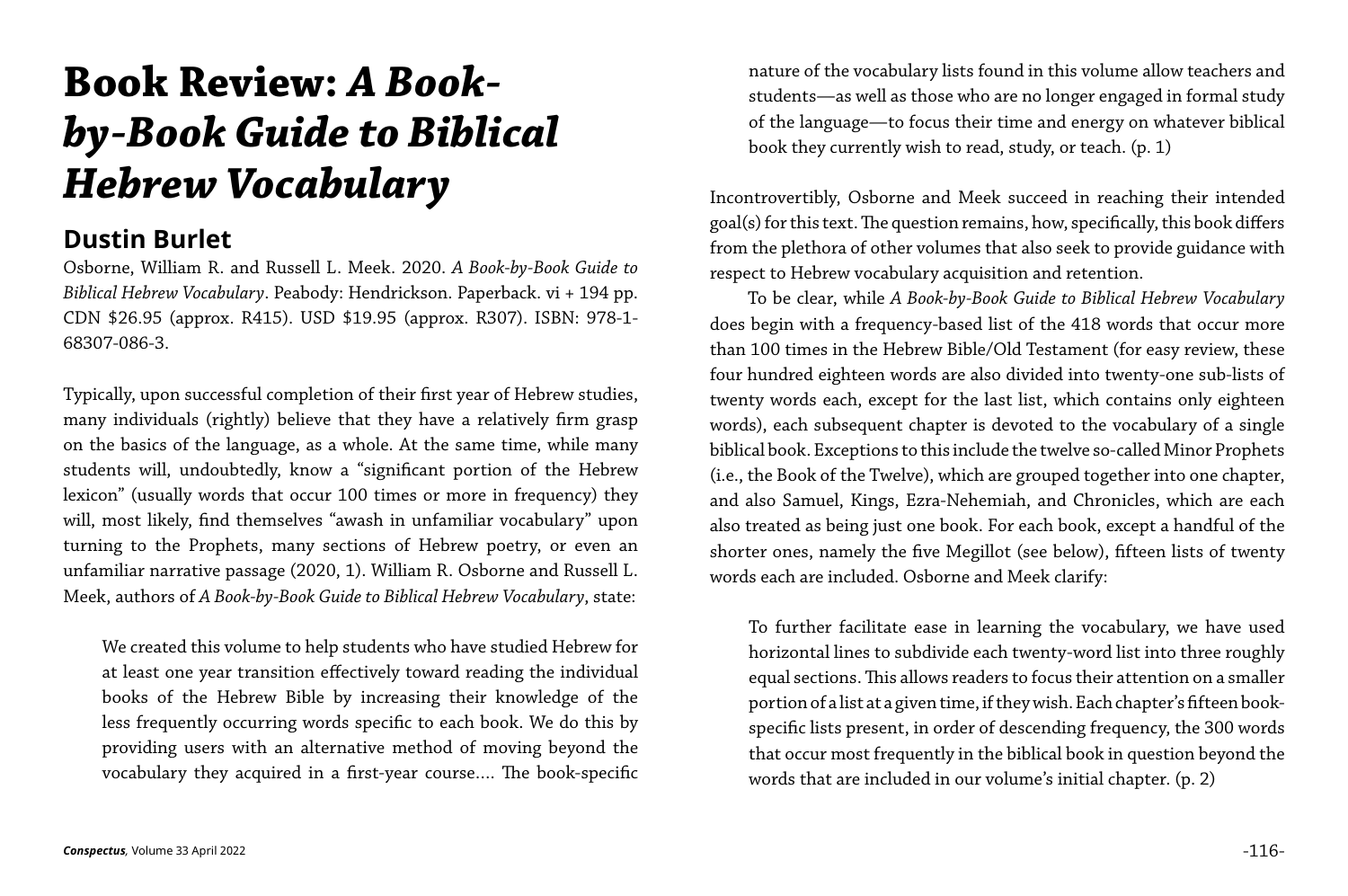With respect to the *Megillot*, fewer than fifteen lists were necessary due to the smaller amount of vocabulary that appears in each of the books. Thus, "Lamentations and Ecclesiastes have fourteen lists, Song of Songs has twelve, Esther has nine, and Ruth has five" (p. 2). A few more clarifying comments are in order with respect to frequencies. Osborne and Meek maintain:

For the longest biblical books, the lowest-frequency words presented in this volume occur three times in the books in question. For shorter books, the lowest frequency words presented in this volume occur either two times or one time in the biblical book in question. For books of this kind, however, we have only included in our lists words that *also* occur between three and 100 times in the Hebrew Bible as a whole. In other words, no words that occur either two times or one time in the Bible *as a whole are* found in this volume. We have excluded such words from our lists for two reasons: First, the meanings of rare words (such as *hapax legomena*) are sometimes unsure or even unknown. Second, for words that occur only once or twice in the Bible, as a whole, we believe that it is most efficient not to memorize them in the context of a vocabulary list but rather to learn them by encountering them in the passages in which they occur. (p. 2, italics original)

The glosses that are provided within *A Book-by-Book Guide to Biblical Hebrew Vocabulary* depend highly on the words' contextual uses (book-by-book). For verbs, the authors state:

We have listed glosses for *all* the stems in which a given root appears in the biblical book under study, including distinct glosses for the Qal Passive, if relevant. (In the volume's initial list of words…we have only listed glosses for stems in which a given root appears *ten times or more*.) We have treated the Qal Passive as its own category for the reader's convenience, since, while the meaning a root has in the Qal Passive can often be easily intuited from the root's active meaning in the Qal, this is not always the case. (p. 2, italics original)

There is much to commend in this slim volume. Linguistically speaking, Osborne and Meeks ably distinguish between each of the different Hebrew stems with respect to their sense and meaning (Qal, Niphal, Piel, Pual, Hiphil, Hophal, Hithpael, etc.). In this way, their analysis is free from many of the all-too-common exegetical and "word-study" fallacies (such as the "root fallacy" or "basic meaning fallacy") that often plague various language studies.

The authors also judiciously note that by providing "book-specific glosses" they not only help readers develop the ability to read a given biblical book "more quickly and proficiently, they will also help students learn more about the semantic ranges of words for which they may have memorized only a basic gloss in their first year of study" (p. 2).

Alongside this, the authors utilize and leverage many of the standard lexicons, including BDB, HALOT, and Cline's *Dictionary of Classical Hebrew*  (Sheffield, 1993–2016). While some may quibble at the absence of some other works, such as TWOT, NIDOTTE, TLOT, TDOT, or Cline's *Dictionary of Classical Hebrew Revised* (Sheffield, 2018–), it is most likely that their inclusion would have made only the most marginal of differences.

Typographically speaking, A Book-by-Book Guide to Biblical Hebrew is exceptionally well done. There is a good use of white space and ample margins. The numerous "breaks" in the lists themselves make for easy tracking. A small detail that also helps with these things is the fact that all glosses for non-verbs are provided in italics (NB: the Hebrew font for all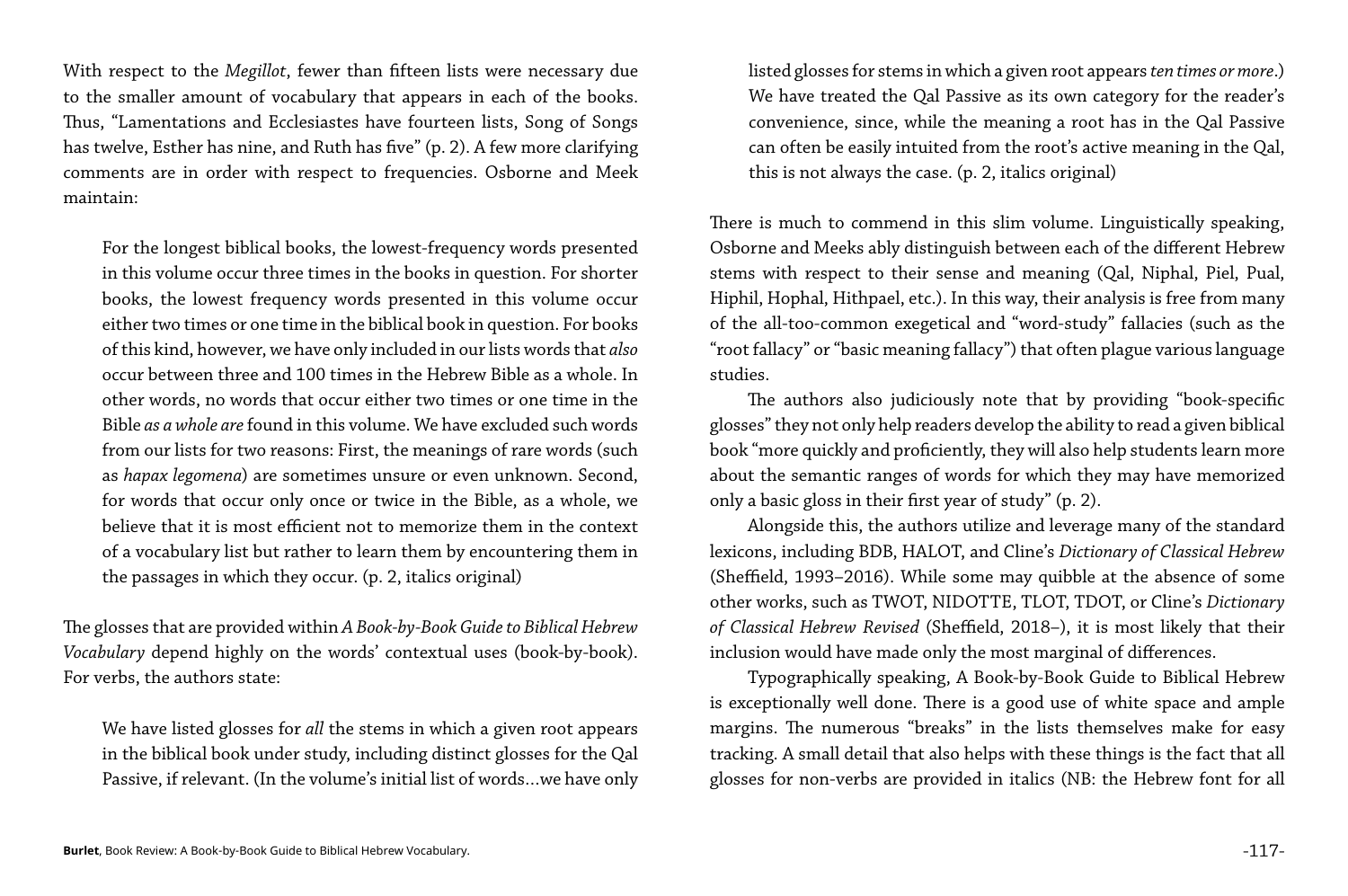non-verbs is pointed). The effective use of shading and bold face type is also much appreciated. Lasty, the Hebrew font itself is well sized (all accents and vowels are clear) and quite pleasing to the eye.

That said, it is an overstatement to say that "this tool is markedly superior to competing vocabulary textbooks" (back cover, endorsement by Duane Garrett). Landes's *Building Your Biblical Hebrew Vocabulary: Learning Words by Frequency and Cognate*, 2nd ed (SBL 2001) has proven its worth over time and is the only resource I am familiar with that includes a helpful morphological mini-grammar. Mitchel's *A Student's Vocabulary for Biblical Hebrew and Aramaic*, 2nd ed. (Zondervan, 2017) has the added bonus of including Aramaic (and a pronunciation guide!) while only Pleins and Homrighausen's *Biblical Hebrew Vocabulary by Conceptual Categories*  (Zondervan, 2017) organizes the nouns of biblical Hebrew into logical categories of related words, thus allowing more mental space for making clearer connections between words. The extreme thoroughness that is provided with Van Pelt and Pratico's *The Vocabulary Guide to Biblical Hebrew and Aramaic*, 2nd ed. (Zondervan, 2019) is also easy to appreciate and, lastly, only Van Pelt and Pratico's *Biblical Hebrew Vocabulary in Context: Building Competency with Words Occurring 50 Times or More* (Zondervan 2019) allows readers to improve their sight-reading of biblical Hebrew without a BHS/ BHQ at hand.

In brief, we suffer from an embarrassment of riches and each of the above texts has its own unique, niche strengths and shortcomings. It is, therefore, more reasonable to say:

Portions of the Old Testament contain highly specialized and concentrated vocabulary at times unique to a particular book,

including technical terms that may be genre-specific…. Osborne and Meek have provided a helpful way to immerse oneself in the literature of the Hebrew Bible, without getting sidetracked or distracted by such technical vocabulary. (back cover, endorsement by Bill T. Arnold)

To conclude, *A Book-by-Book Guide to Biblical Hebrew Vocabulary* is a most welcome new addition to the ever-growing library of Hebrew language study vocabulary books. Its unique format makes it especially amicable to self-study, while many educators will also appreciate the volume's unique book-by-book approach for teaching exegesis courses. To this end, Osborne and Meek state:

If a professor decides to teach an exegesis course on Genesis [for example], this book immediately provides all of the vocabulary lists that his or her students would need for their semester-long exploration of that biblical book. The fifteen twenty-word lists can be easily accommodated into a semester of study, and professors can rest assured that their students will not simply be learning words that occur frequently in the Hebrew Bible as a whole but rather those they will encounter most frequently in the book being studied. It is therefore our hope that this volume will serve both students and professors, as well as others who wish to develop their Hebrew skills, as an easy and effective way to increase their knowledge of Hebrew vocabulary. (p. 3)